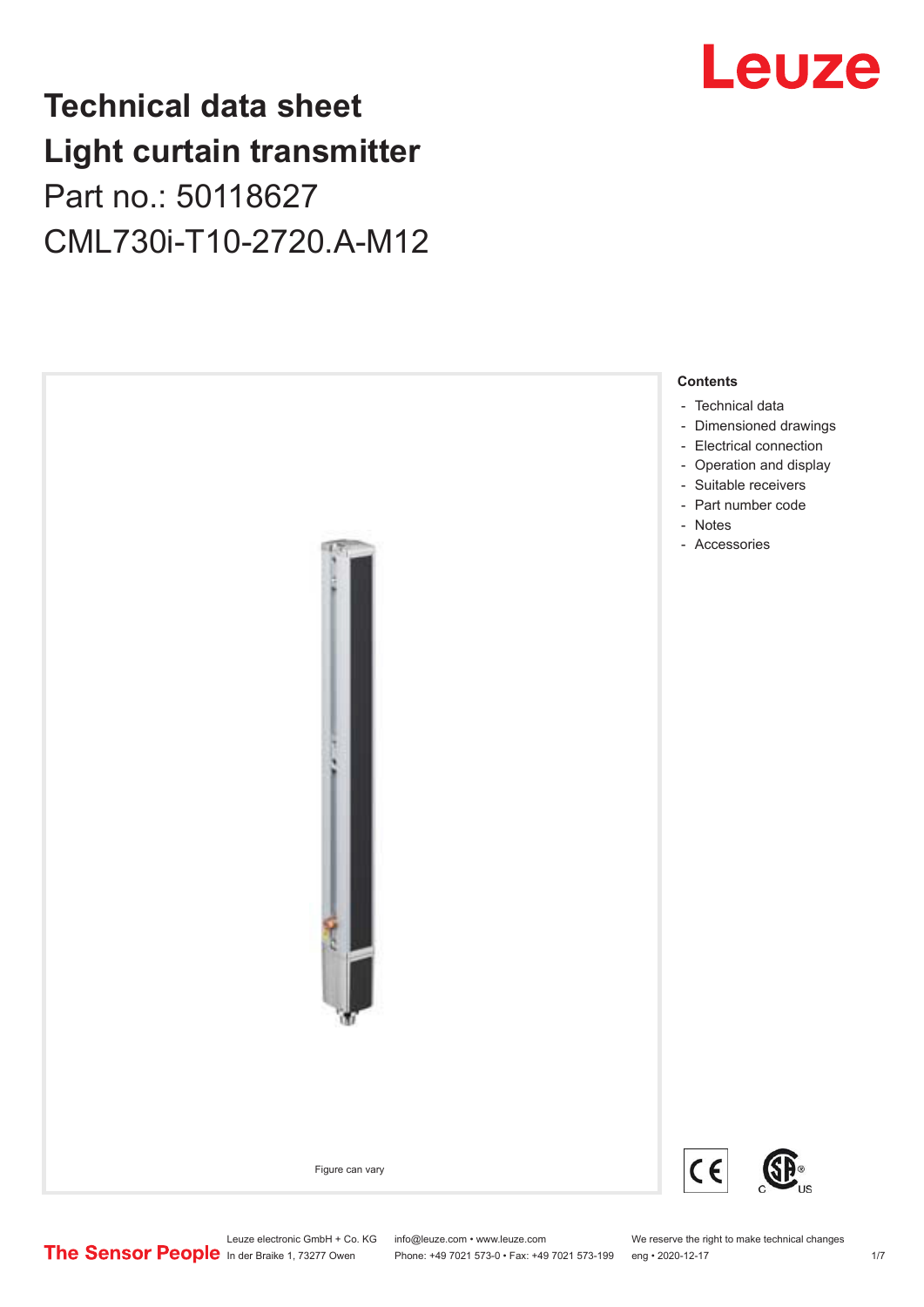## <span id="page-1-0"></span>**Technical data**

# Leuze

| <b>Basic data</b>                  |                                                                                                             |
|------------------------------------|-------------------------------------------------------------------------------------------------------------|
| <b>Series</b>                      | 730                                                                                                         |
| <b>Operating principle</b>         | Throughbeam principle                                                                                       |
| Device type                        | Transmitter                                                                                                 |
| <b>Contains</b>                    | 2x BT-NC sliding block                                                                                      |
| <b>Application</b>                 | Detection of transparent objects                                                                            |
|                                    | Object measurement                                                                                          |
| <b>Special version</b>             |                                                                                                             |
| <b>Special version</b>             | Crossed-beam scanning                                                                                       |
|                                    | Diagonal-beam scanning                                                                                      |
|                                    | Parallel-beam scanning                                                                                      |
| <b>Optical data</b>                |                                                                                                             |
| <b>Operating range</b>             | Guaranteed operating range                                                                                  |
| <b>Operating range</b>             | 0.39.5m                                                                                                     |
| Operating range, transparent media | 0.33.5m                                                                                                     |
| <b>Operating range limit</b>       | Typical operating range                                                                                     |
| <b>Operating range limit</b>       | 0.212 m                                                                                                     |
| <b>Measurement field length</b>    | 2.720 mm                                                                                                    |
| <b>Number of beams</b>             | 272 Piece(s)                                                                                                |
| Beam spacing                       | 10 mm                                                                                                       |
| <b>Light source</b>                | LED, Infrared                                                                                               |
| <b>LED light wavelength</b>        | 940 nm                                                                                                      |
| Measurement data                   |                                                                                                             |
| Minimum object diameter            | 20 mm                                                                                                       |
| <b>Electrical data</b>             |                                                                                                             |
| <b>Protective circuit</b>          | Polarity reversal protection                                                                                |
|                                    | Short circuit protected                                                                                     |
|                                    | <b>Transient protection</b>                                                                                 |
|                                    |                                                                                                             |
| Performance data                   |                                                                                                             |
| Supply voltage U <sub>R</sub>      | 18  30 V, DC                                                                                                |
| <b>Residual ripple</b>             | 0  15 %, From $U_{\rm B}$                                                                                   |
| <b>Open-circuit current</b>        | 0  435 mA, The specified values refer<br>to the entire package consisting of trans-<br>mitter and receiver. |
| <b>Timing</b>                      |                                                                                                             |
| <b>Readiness delay</b>             | 450 ms                                                                                                      |
| <b>Cycle time</b>                  | $2.92$ ms                                                                                                   |
| <b>Connection</b>                  |                                                                                                             |
| <b>Number of connections</b>       | 1 Piece(s)                                                                                                  |
| <b>Plug outlet</b>                 | Axial                                                                                                       |

| <b>Connection 1</b>       |                        |
|---------------------------|------------------------|
| <b>Function</b>           | Connection to receiver |
| <b>Type of connection</b> | Connector              |
| <b>Thread size</b>        | M <sub>12</sub>        |
| <b>Type</b>               | Male                   |
| <b>Material</b>           | Metal                  |
| No. of pins               | $5 - pin$              |
| Encoding                  | A-coded                |
|                           |                        |

#### **Mechanical data**

| Design                   | Cubic                        |
|--------------------------|------------------------------|
| Dimension (W x H x L)    | 29 mm x 35.4 mm x 2,795 mm   |
| <b>Housing material</b>  | Metal                        |
| <b>Metal housing</b>     | Aluminum                     |
| Lens cover material      | Plastic                      |
| Net weight               | $2,700$ q                    |
| <b>Housing color</b>     | Silver                       |
| <b>Type of fastening</b> | Groove mounting              |
|                          | Via optional mounting device |
|                          |                              |

#### **Operation and display**

| Type of display | ' FD.      |
|-----------------|------------|
| Number of LEDs  | 1 Piece(s) |

#### **Environmental data**

| Ambient temperature, operation | -30  60 °C |
|--------------------------------|------------|
| Ambient temperature, storage   | -40  70 °C |

#### **Certifications**

| Degree of protection     | IP 65         |
|--------------------------|---------------|
| <b>Protection class</b>  | Ш             |
| <b>Certifications</b>    | c CSA US      |
| <b>Standards applied</b> | IEC 60947-5-2 |

#### **Classification**

| <b>Customs tariff number</b> | 90314990 |
|------------------------------|----------|
| eCl@ss 5.1.4                 | 27270910 |
| eCl@ss 8.0                   | 27270910 |
| eCl@ss 9.0                   | 27270910 |
| eCl@ss 10.0                  | 27270910 |
| eCl@ss 11.0                  | 27270910 |
| <b>ETIM 5.0</b>              | EC002549 |
| <b>ETIM 6.0</b>              | EC002549 |
| <b>ETIM 7.0</b>              | EC002549 |

Leuze electronic GmbH + Co. KG info@leuze.com • www.leuze.com We reserve the right to make technical changes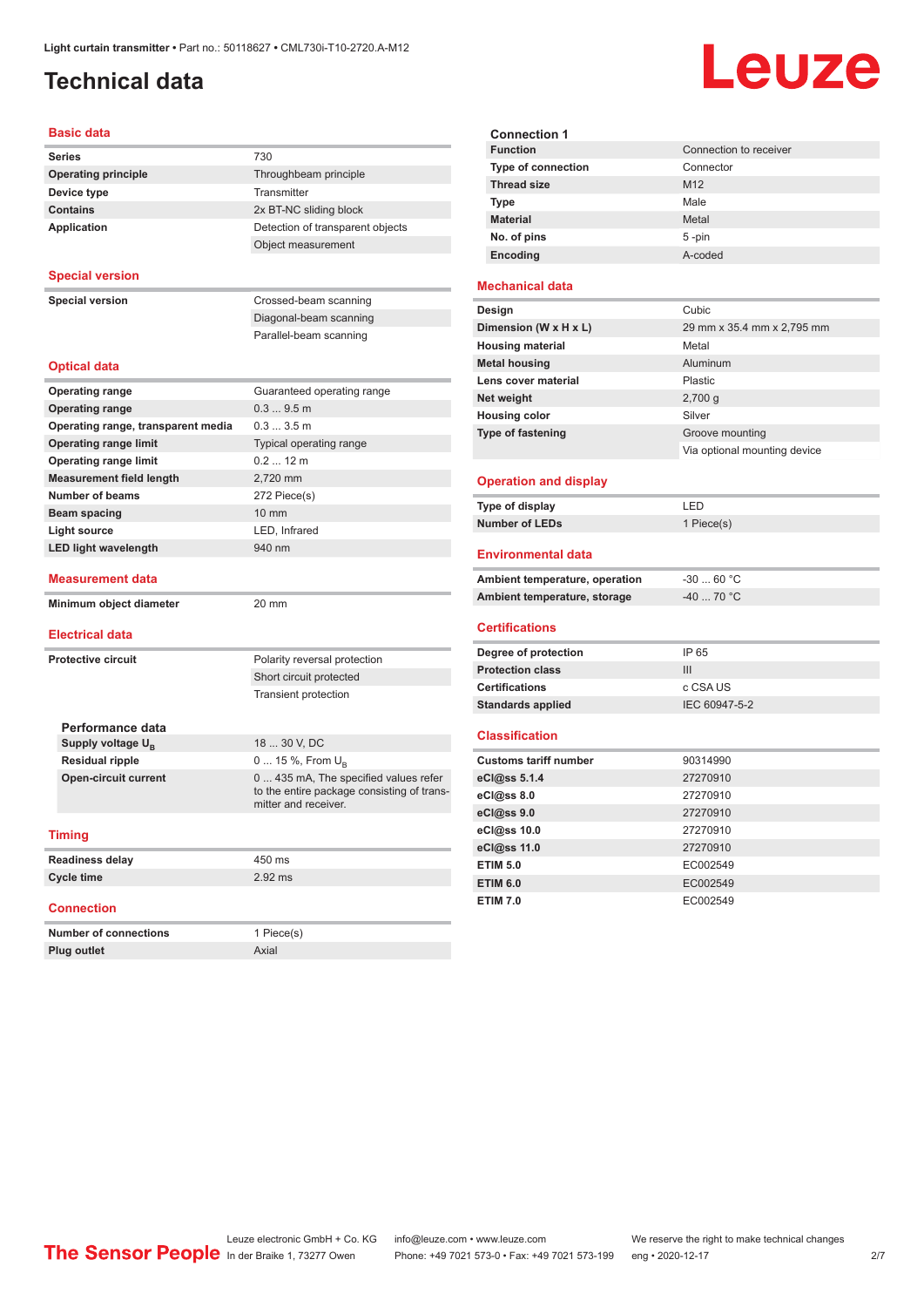## <span id="page-2-0"></span>**Dimensioned drawings**

All dimensions in millimeters



- A Beam spacing 10 mm
- B Measurement field length 2720 mm
- F M6 thread
- G Fastening groove
- L Profile length 2728 mm
- T Transmitter
- R Receiver
- Y 5 mm



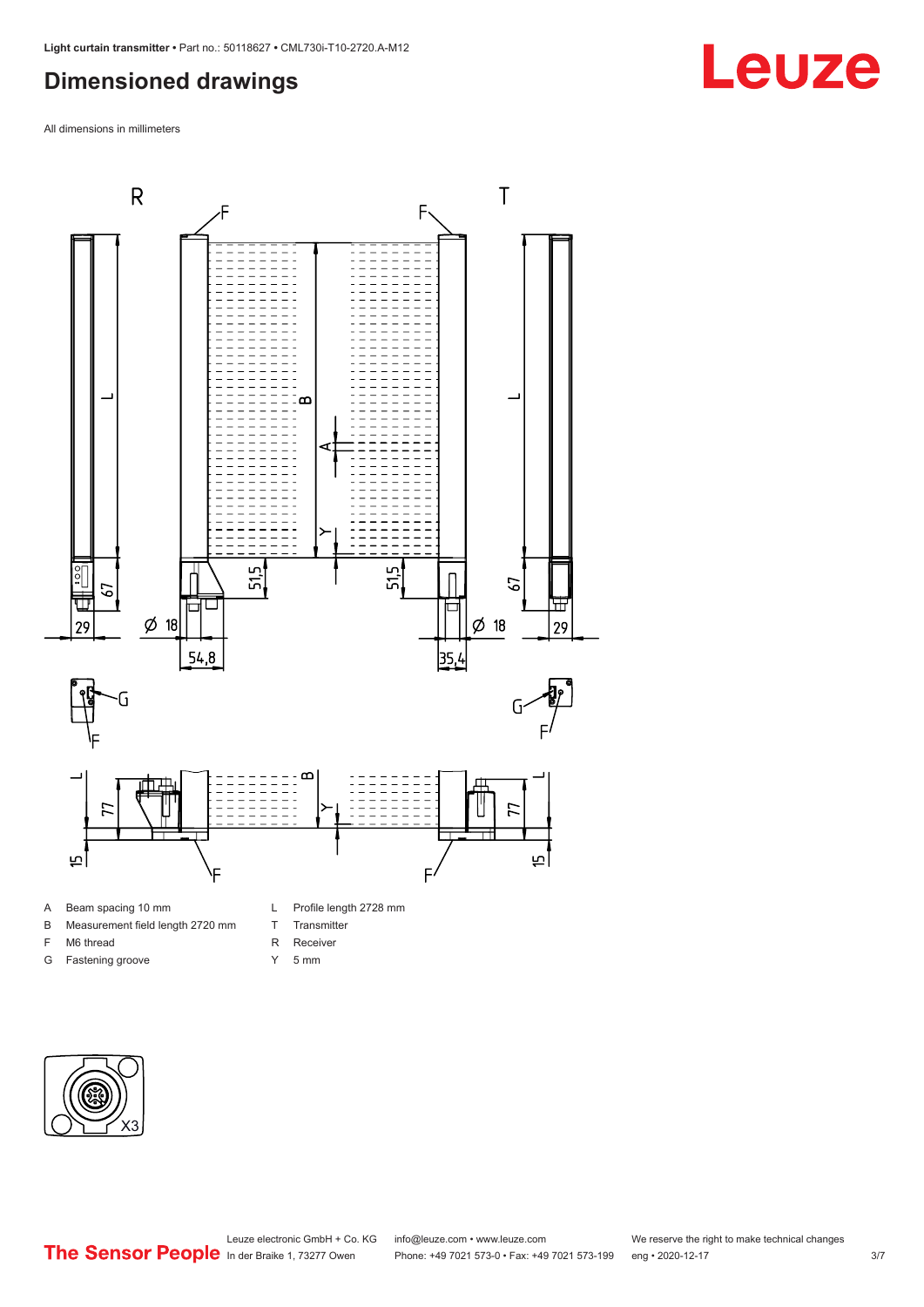### <span id="page-3-0"></span>**Electrical connection**

# Leuze

#### **Connection 1**

| <b>Function</b>    | Connection to receiver |
|--------------------|------------------------|
| Type of connection | Connector              |
| <b>Thread size</b> | M12                    |
| <b>Type</b>        | Male                   |
| <b>Material</b>    | Metal                  |
| No. of pins        | $5$ -pin               |
| Encoding           | A-coded                |

#### **Pin Pin assignment 1** FE/SHIELD **2** V+ **3** GND **4** RS 485 Tx+ **5** RS 485 Tx-



## **Operation and display**

| Display                                      | <b>Meaning</b>                                           |
|----------------------------------------------|----------------------------------------------------------|
| Green, continuous light                      | Continuous mode                                          |
| Off                                          | No communication with the receiver / waiting for trigger |
| green, flashing in sync with the measurement | Measurement frequency display                            |

### **Suitable receivers**

| Part no. | <b>Designation</b>            | <b>Article</b>         | <b>Description</b>                                                                                                       |
|----------|-------------------------------|------------------------|--------------------------------------------------------------------------------------------------------------------------|
| 50118708 | CML730i-R10-<br>2720.A/CN-M12 | Light curtain receiver | Operating range: 0.3  9.5 m<br>Interface: CANopen<br>Connection: Connector, M12, Axial, 8 -pin                           |
| 50118884 | CML730i-R10-<br>2720.A/CV-M12 | Light curtain receiver | Operating range: 0.3  9.5 m<br>Analog outputs: 2 Piece(s), Voltage, Current<br>Connection: Connector, M12, Axial, 8 -pin |
| 50123324 | CML730i-R10-<br>2720.A/D3-M12 | Light curtain receiver | Operating range: 0.3  9.5 m<br>Interface: RS 485 Modbus<br>Connection: Connector, M12, Axial, 8 -pin                     |
| 50118790 | CML730i-R10-<br>2720.A/L-M12  | Light curtain receiver | Operating range: 0.3  9.5 m<br>Interface: IO-Link<br>Connection: Connector, M12, Axial, 8 -pin                           |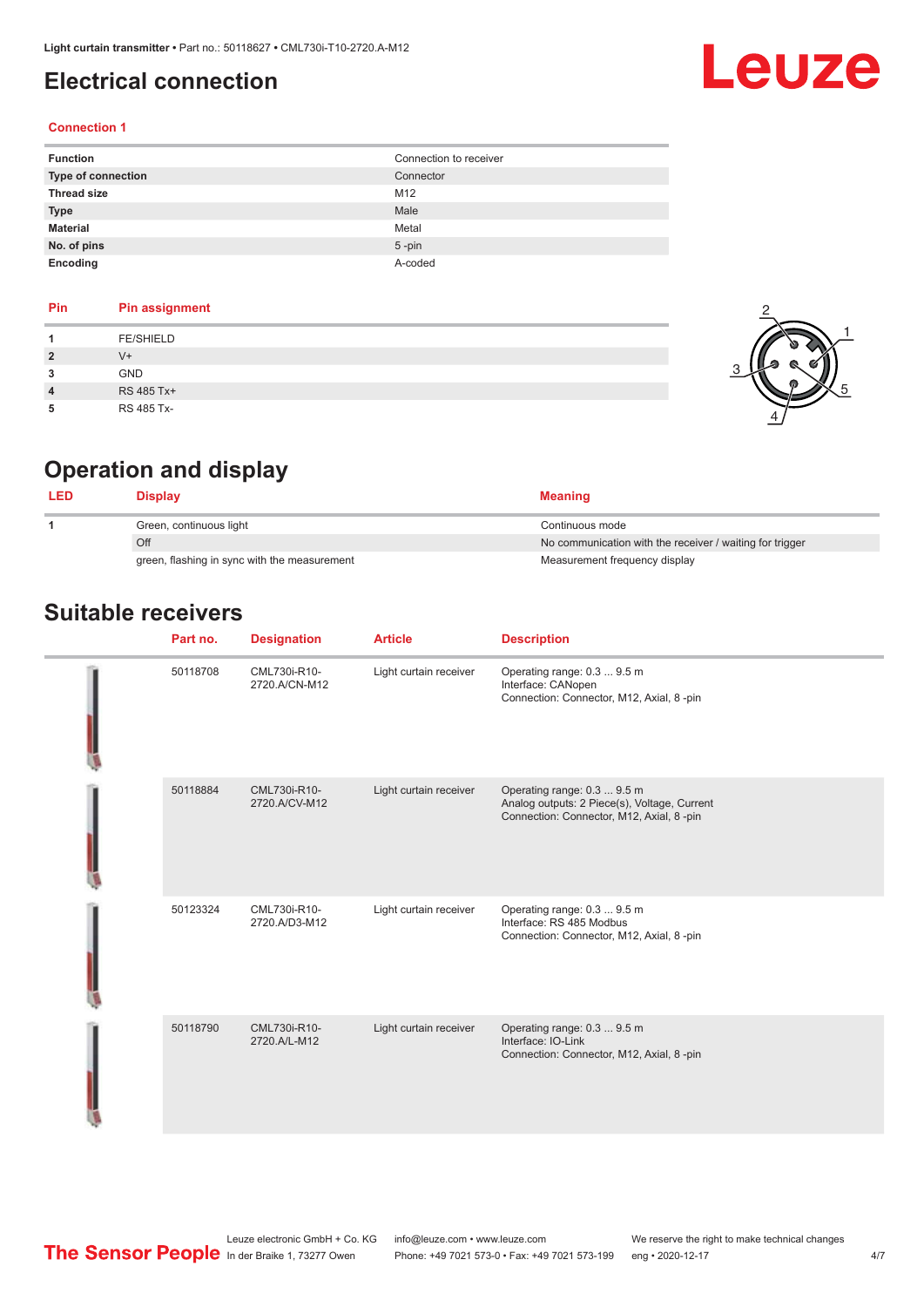#### <span id="page-4-0"></span>**Suitable receivers**

## Leuze

| Part no. | <b>Designation</b>            | <b>Article</b>         | <b>Description</b>                                                                                |
|----------|-------------------------------|------------------------|---------------------------------------------------------------------------------------------------|
| 50123168 | CML730i-R10-<br>2720.A/PB-M12 | Light curtain receiver | Operating range: 0.3  9.5 m<br>Interface: PROFIBUS DP<br>Connection: Connector, M12, Axial, 8-pin |
| 50131774 | CML730i-R10-<br>2720.A/PN-M12 | Light curtain receiver | Operating range: 0.3  9.5 m<br>Interface: PROFINET<br>Connection: Connector, M12, Axial, 8-pin    |

#### **Part number code**

Part designation: **CML7XXi-YZZ-AAAA.BCCCDDD-EEEFFF**

| <b>CML</b>  | <b>Operating principle</b><br>Measuring light curtain                                                                                     |
|-------------|-------------------------------------------------------------------------------------------------------------------------------------------|
| 7XXi        | <b>Series</b><br>720i: 720i series<br>730i: 730i series                                                                                   |
| Υ           | Device type<br>T: transmitter<br>R: receiver                                                                                              |
| <b>ZZ</b>   | Beam spacing<br>$05:5$ mm<br>10:10 mm<br>20:20 mm<br>40:40 mm                                                                             |
| <b>AAAA</b> | Measurement field length [mm], dependent on beam spacing                                                                                  |
| в           | Equipment<br>A: connector outlet, axial<br>R: rear connector outlet                                                                       |
| <b>CCC</b>  | Interface<br>L: IO-Link<br>/CN: CANopen<br>/PB: PROFIBUS<br>/PN: PROFINET<br>/CV: Analog current and voltage output<br>/D3: RS 485 Modbus |
| <b>DDD</b>  | <b>Special equipment</b><br>-PS: Power Setting                                                                                            |
| EEE         | <b>Electrical connection</b><br>M12: M12 connector                                                                                        |
| <b>FFF</b>  | -EX: Explosion protection                                                                                                                 |
| <b>Note</b> |                                                                                                                                           |
|             |                                                                                                                                           |
|             | $\&$ A list with all available device types can be found on the Leuze website at www.leuze.com.                                           |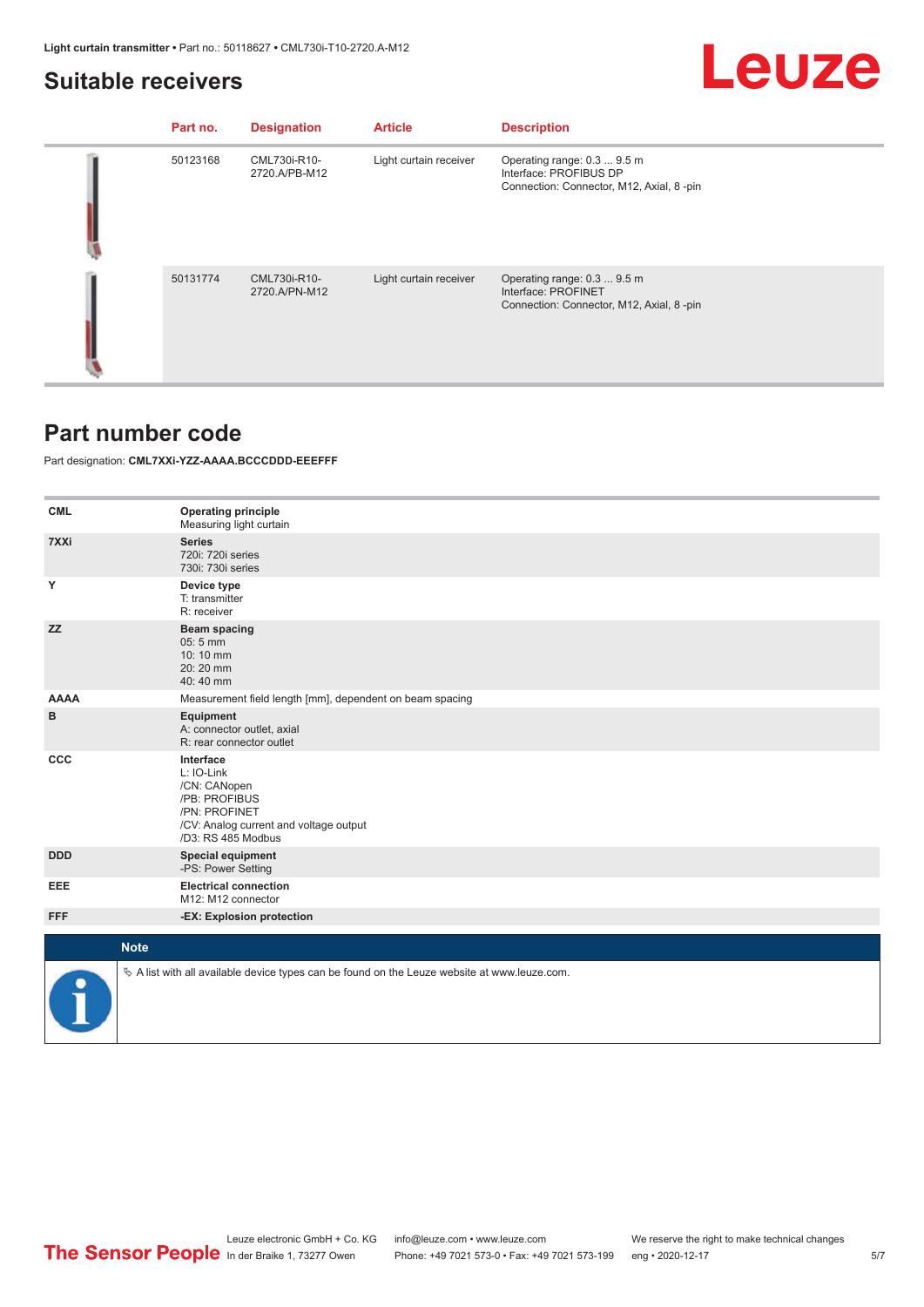### <span id="page-5-0"></span>**Notes**



#### **Observe intended use!**

 $\%$  This product is not a safety sensor and is not intended as personnel protection.

 $\%$  The product may only be put into operation by competent persons.

 $\%$  Only use the product in accordance with its intended use.

|  | <b>For UL applications:</b>                                                                                                                                                     |
|--|---------------------------------------------------------------------------------------------------------------------------------------------------------------------------------|
|  | $\%$ For UL applications, use is only permitted in Class 2 circuits in accordance with the NEC (National Electric Code).                                                        |
|  | These proximity switches shall be used with UL Listed Cable assemblies rated 30V, 0.5A min, in the field installation, or equivalent (categories: CYJV/<br>CYJV7 or PVVA/PVVA7) |

#### **Accessories**

#### Connection technology - Interconnection cables

|   |        | Part no. | <b>Designation</b>                     | <b>Article</b>        | <b>Description</b>                                                                                                                                                                                                                                    |
|---|--------|----------|----------------------------------------|-----------------------|-------------------------------------------------------------------------------------------------------------------------------------------------------------------------------------------------------------------------------------------------------|
| ▩ | ⊕<br>œ | 50129781 | <b>KDS DN-M12-5A-</b><br>M12-5A-P3-050 | Interconnection cable | Suitable for interface: IO-Link, DeviceNet, CANopen<br>Connection 1: Connector, M12, Axial, Female, A-coded, 5-pin<br>Connection 2: Connector, M12, Axial, Male, A-coded, 5-pin<br>Shielded: Yes<br>Cable length: 5,000 mm<br>Sheathing material: PUR |

## Mounting technology - Mounting brackets

|               | Part no. | <b>Designation</b> | <b>Article</b>      | <b>Description</b>                                                                                                                                                                                                        |
|---------------|----------|--------------------|---------------------|---------------------------------------------------------------------------------------------------------------------------------------------------------------------------------------------------------------------------|
| <b>Altres</b> | 50142900 | BT 700M.5-2SET     | Mounting device set | Design of mounting device: Bracket mounting<br>Fastening, at system: Through-hole mounting, T slotted hole<br>Mounting bracket, at device: Screw type, Sliding block<br>Type of mounting device: Rigid<br>Material: Steel |

## Mounting technology - Swivel mounts

| Part no. | <b>Designation</b> | <b>Article</b>       | <b>Description</b>                                                                                                                                          |
|----------|--------------------|----------------------|-------------------------------------------------------------------------------------------------------------------------------------------------------------|
| 429046   | <b>BT-2R1</b>      | Mounting bracket set | Fastening, at system: Through-hole mounting<br>Mounting bracket, at device: Clampable<br>Type of mounting device: Turning, 360°<br>Material: Metal, Plastic |

Leuze